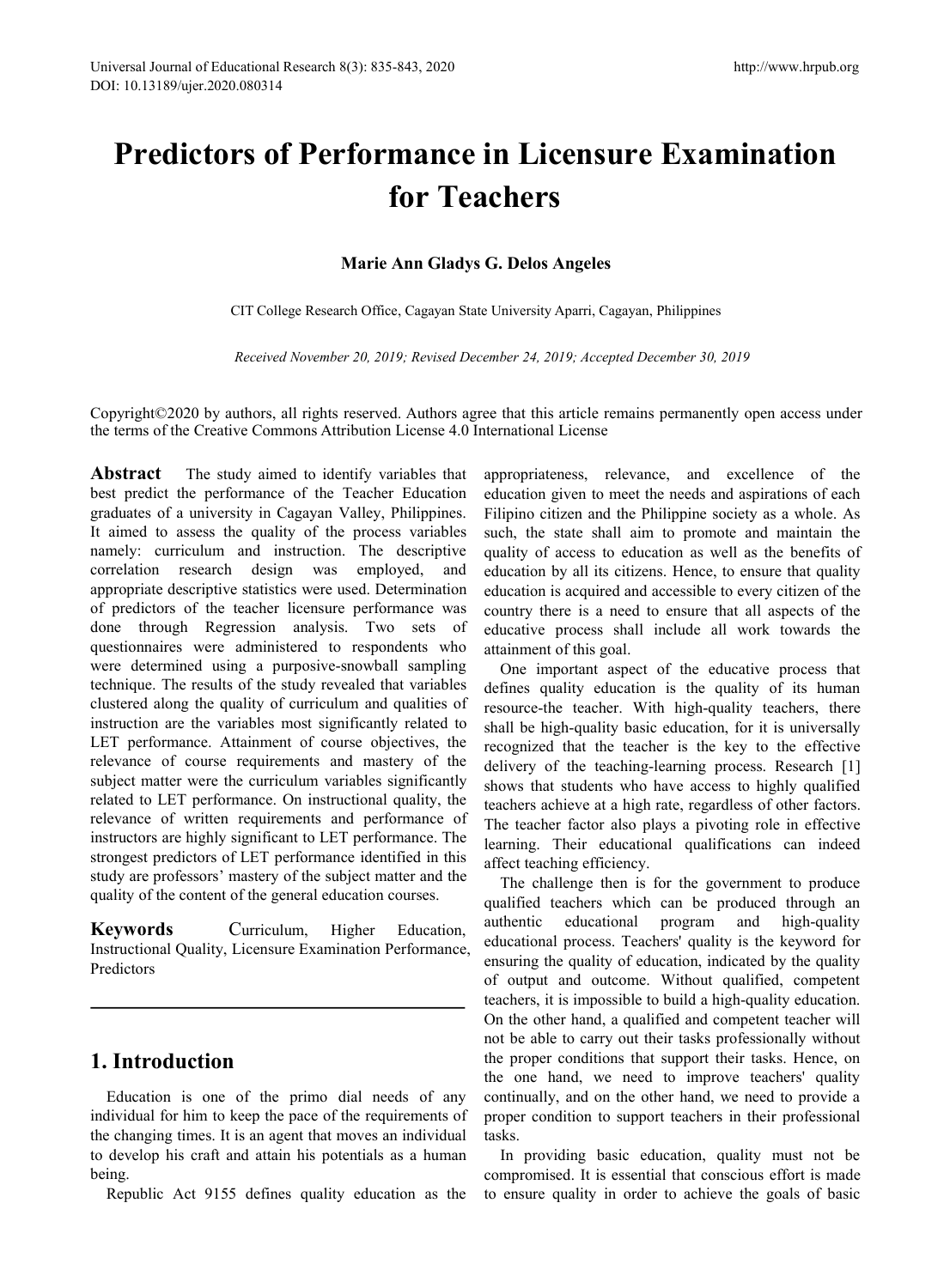education. Quality basic education will ensure effective learning outcomes and enable beneficiaries to better their living standards as well as contribute more substantially to the socio-economic progress of the country. To ensure that quality education is attained, Higher Education Institutions (HEI's) are mandated to commit and practice the development of an institutional culture that recognizes the importance of quality and the continuous enhancement of quality of services.

In the Philippines, all persons involved in teaching, supervision, and administration of all elementary and secondary schools are required to pass the Licensure Examination for Teachers (LET) [2]. In addition, the Philippines' line agency in charge of the supervision of higher education institutions through its memorandum order (CMO) No. 30 s. 2004 provided rules and guidelines for the implementation of Revised Policies and Standards for the Undergraduate Teacher Education Curriculum [3]. Such CMO contains the response to the challenges of the government for Teacher Education Institutions (TEI) to make the pre-service training of the prospective basic education teachers responsive to the rapid changes in society. One key feature of the new teacher education curriculum is the incorporation of a set of competencies defined in the National Competency-Based Teacher Standards (NCBTS). The NCBTS serves as the mold for both pre-service and in-service education and training. The pre-service teachers shall be formed using this mold while the in-service teachers shall use the same reference to continue and deepen their personal and professional development.

With all these efforts of the government to improve the quality of education in the country, it is a challenge for all the stakeholders namely: CHED, TEI's, PRC, the Department of Education and the Civil Service Commission to form a greater partnership towards the attainment of this goal.

Consistent with the above vision of producing teachers responsive to the needs of the human resources in the country, as well as to provide quality instruction, innovations in the implementation of the Bachelor in Secondary Education (BSEd) and Bachelor in Elementary Education (BEEd) programs must be pursued.The need to determine areas where teacher-education programs could improve the performance of the LET must be sought.

#### **1.1. Objectives** of the Study

The study aimed to determine the assessment of the teacher education graduates on their curriculum and the compre quality of instruction provided during their undergraduate courses. The study further determined the variables that best predict the performance in the licensure examination.

# **2. Materials and Methods**

#### **2.1. Research Design**

The descriptive-correlation design was employed, where the analysis of the extent to which the graduates' performance in their academics, the teacher education curriculum and the quality of instruction provided by the institution influenced their performance in the teachers' licensure examination. Shuttleworth [4] affirmed that descriptive design is a scientific method that involves observing and describing the behavior of a subject without influencing it in any way. The subject is being observed in a completely natural and unchanged natural environment. Moreover, descriptive research is often used as a pre-cursor to quantitative research designs, the general overview giving some valuable pointers as to what variables are worth testing quantitatively. In addition, correlational research was used to measure two variables and asses the statistical relationship between them with little or no effort to control extraneous variables [4].

Likewise, the regression analysis was used to categorize the probable form of relationship among the variables. The method helped estimate the value of one variable corresponding to the value of another variable. From the method, the researcher was able to determine the contribution of the dependent variables either taken singly or in combination with the variation of performance in the teacher licensure examination.

#### **2.2.** Participants of the Study

The subjects of the research were first time LET takers. Both passers and non-passers participated in the study. A list issued by the Registrar's Office was the researcher's reference for the identification and addresses of the graduates. Actual participants were based on PRC issued lists of LET takers for the September 2009 to August 2014 examination schedule. Participants were identified and interviewed using Snowball sampling techniques. Snowball sampling is a non-probability sampling method where research participants encourage other participants to take part in the study. It is used when difficulty in finding potential participants is experienced [5]. At the end of data gathering, a total of 172 graduates from the school year 2009 to 2014 were identified. This consists of 86% of the Bachelor in Secondary Education and 82% of the Bachelor in Elementary Education graduates from 2009 to 2014. A 100% retrieval of the questionnaire was not realized due to the inability to establish current addresses of the graduates and the time restriction for the completion of the study. Moreover, data on LET ratings provided by the Professional Regulation Commission Manila, the Philippines through the researcher's request and endorsed by PRC Region 2, Tuguegarao City.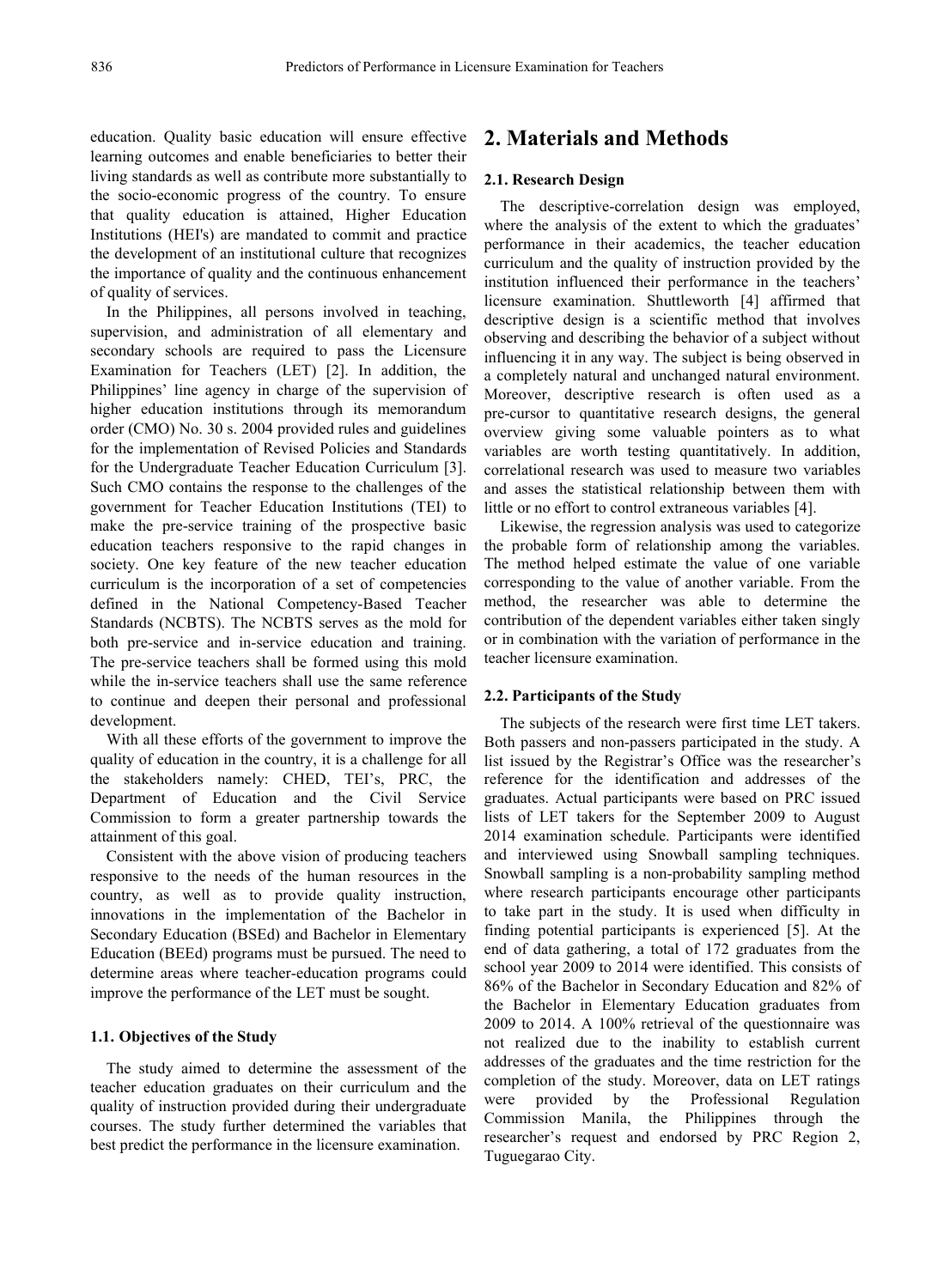#### **2.3. Research Instrument**

A researcher-constructed questionnaire in which the content was evaluated by the faculty of the teacher  $\frac{m}{0.50} - 1.0$ , strong. education department was administered. Revisions were made on the basis of the recommendations of the faculty-experts. The questionnaire elicited data on the profile and assessment of the curriculum and instructional variables. Copies of the questionnaire were distributed and retrieved through the Philippine Post (PhilPost) and private courier service providers. Graduates' GPA was obtained from the Registrar's Office upon the approval of the campus administrator.

#### **2.4. Statistical Treatment**

The graduates' GPA was converted into a percentage using the table of equivalents used by the University as stipulated in its Student Manual (2017). Mean was utilized to gauge the quality of the curriculum and the quality of the instruction provided by the college. The variables for the quality of the curriculum measured in terms of the degree of importance of each course in passing the LET were interpreted using the following scale:  $1.0 - 1.8$ , Not Important; 1.81 – 2.60, Least Important; 2.61 – 3.40, Fairly Important;  $3.41 - 4.20$ , Important and  $4.21 - 5.0$ , Very Important. On the quality of instruction, the following scale was used:  $1.0 - 1.8$ , Never Practiced; 1.81 – 2.60, Seldom Practiced; 2.61 – 3.40, Sometimes Practiced;  $3.41 - 4.20$ , Often Practiced and  $4.21 - 5.0$ , Always Practiced. Correlation analysis through Pearson-r was conducted to test the association of the LET ratings with the mean GPA and mean rating of the quality of

curriculum and quality of instruction whose results were interpreted based on Cohen 's interpretation [8] as shown in the following:  $0.10 - 0.29$ , weak;  $0.3 - 0.49$ , moderate;

Finally, the regression analysis, through the Coefficient of Determination  $(R^2)$  was used to estimate how much variances in the licensure examination ratings are explained by the variables: academic performance, quality of curriculum and quality of instruction.

# **3. Results and Discussions**

Among the 172 graduates who participated, 79.7% of them are single, and 76.7% are female, and the mean age is 24. The mean GPA of the graduates is 88, wherein using the university equivalence is tantamount to a "good" academic performance.

#### **3.1. Assessment of the Quality of Teacher Education Curriculum**

On the assessment of the importance of the different general education subjects in passing the Licensure Examination for Teachers, the table showed that graduates considered five (5) general education subjects to be very important in passing the LET, namely: English, Filipino, Natural Sciences, Mathematics, and Social Sciences. The remaining five subjects shown in Table 1, rated important by the graduates. The overall assessment by the graduates was that the General Education courses are important in passing the LET.

| Subject<br>Clusters   |     | Attainment of<br>Subject<br>Objectives |     | Coverage of the<br>Contents of the<br>Subject |     | Quality of<br>Instructional<br>Materials Used |     | Teacher's Mastery<br>of the<br>Subject-matter |     | The relevance of<br>Subject<br>Assignments/Req<br>uirement |      | Overall<br>Assessment |
|-----------------------|-----|----------------------------------------|-----|-----------------------------------------------|-----|-----------------------------------------------|-----|-----------------------------------------------|-----|------------------------------------------------------------|------|-----------------------|
| English<br>Language   | 4.7 | VIm                                    | 4.4 | VIm                                           | 4.3 | VIm                                           | 4.7 | Vim                                           | 4.3 | Vim                                                        | 4.5  | Vim                   |
| Filipino<br>Language  | 4.4 | VIm                                    | 4.3 | VIm                                           | 4.1 | Im                                            | 4.6 | Vim                                           | 4.1 | Im                                                         | 4.3  | Vim                   |
| Natural<br>Science    | 4.4 | VIm                                    | 4.3 | Vim                                           | 4.2 | Im                                            | 4.4 | Vim                                           | 4.2 | Im                                                         | 4.3  | Vim                   |
| Mathematics           | 4.7 | VIm                                    | 4.6 | VIm                                           | 4.4 | VIm                                           | 4.6 | Vim                                           | 4.5 | Vim                                                        | 4.6  | Vim                   |
| Social<br>Science     | 4.3 | VIm                                    | 4.3 | VIm                                           | 4.2 | Im                                            | 4.5 | Vim                                           | 4.3 | Vim                                                        | 4.3  | Vim                   |
| Mandated<br>Subjects  | 3.9 | Im                                     | 4.0 | Im                                            | 3.7 | Im                                            | 4.0 | Vim                                           | 3.8 | Im                                                         | 3.9  | Im                    |
| Humanities            | 4.0 | Im                                     | 3.9 | Im                                            | 4.0 | Im                                            | 4.2 | Im                                            | 3.7 | Im                                                         | 4.0  | Im                    |
| Computer              | 3.9 | Im                                     | 3.8 | Im                                            | 3.8 | Im                                            | 4.0 | Im                                            | 3.7 | Im                                                         | 3.9  | Im                    |
| Physical<br>Education | 3.7 | Im                                     | 3.7 | Im                                            | 3.7 | Im                                            | 3.9 | Im                                            | 3.6 | Im                                                         | 3.7  | Im                    |
| <b>NSTP</b>           | 3.0 | FIm                                    | 3.0 | FIm                                           | 2.8 | FIm                                           | 3.1 | FIm                                           | 2.7 | FIm                                                        | 2.9  | FIm                   |
| General<br>Education  | 4.1 | Im                                     | 4.0 | Im                                            | 3.9 | Im                                            | 4.2 | Im                                            | 3.9 | Im                                                         | 4.02 | Im                    |

**Table 1.** Assessment of the Quality of the General Education Curriculum

**Legend**: 1.0 – 1.8 (Not Important, **NIm**); 1.81 – 2.60 (Least Important, **LIm**); 2.61 – 3.40 (Fairly ImportantFIm); 3.41 – 4.20 (Important,**Im**); 4.21 – 5.0 (Very Important, **Vim**)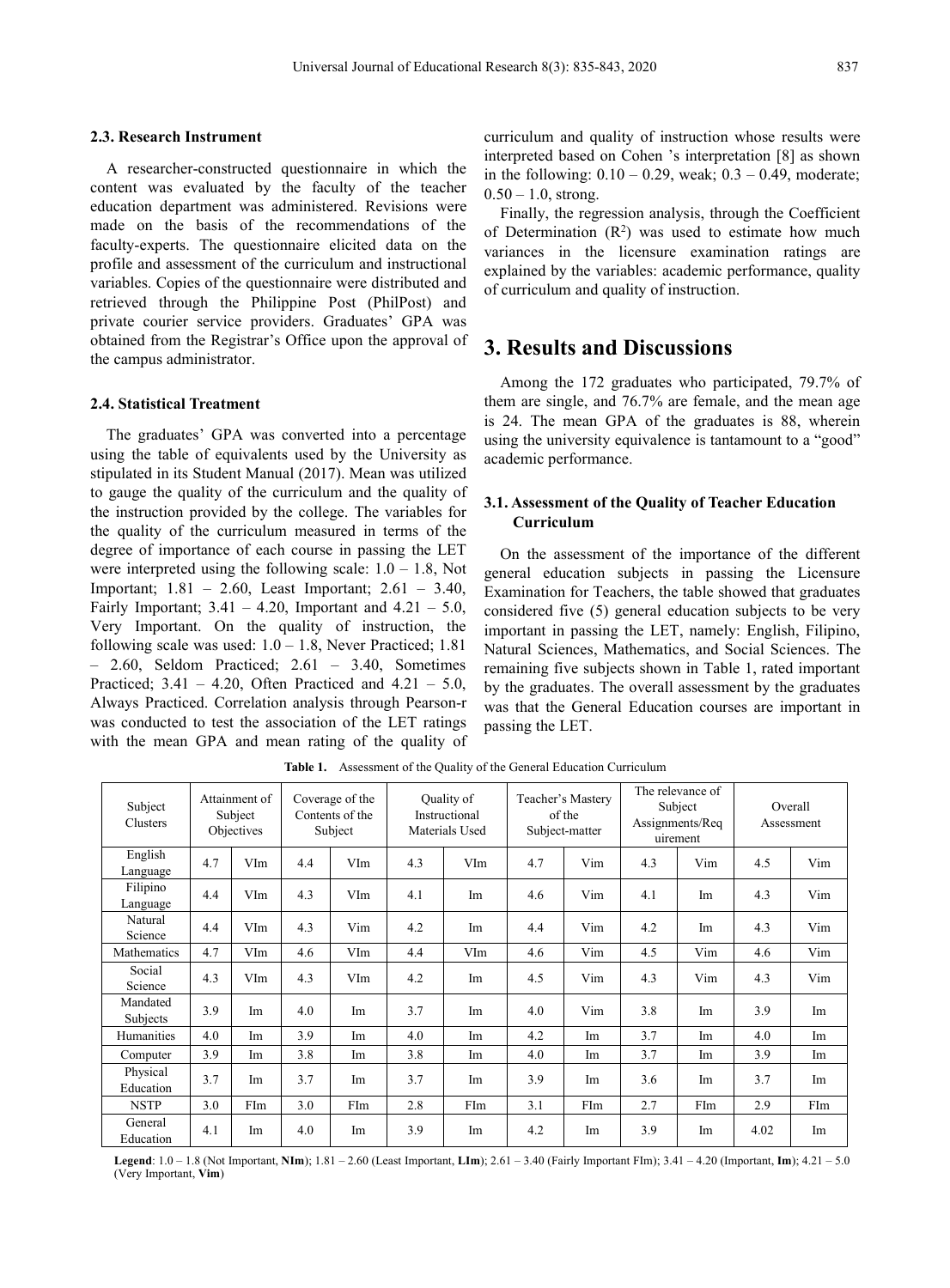In terms of the curriculum factors to which assessment was based, all the five (5) factors were considered important by the graduates. These assessment results suggest that the respondents after having experienced and having been exposed to the contents of the licensure examination, the graduates realized that the attainment of the course objectives of the different general education subjects, being able to discuss enough of the supposed topics to be covered within the semester, having used instructional materials that made the graduates able to internalized the most important concepts or principles supposedly learned in the course, mastery of the subject-matter by the faculty assigned to teach the subject and relevance of the instructional tasks and course requirements to the subject, all of these lead to the success in the licensure examination.

In terms of the professional education component, Table 2 reflects the results of the assessment of the graduates. The graduate-respondents assessed all the professional education subjects as very importantin passing the LET. The results suggest that the graduates realized that each professional education subject would lead to success in the licensure examination. In terms of the factors to which assessment of the professional education subjects was based, the graduates rated four (4) factors as very important in passing the LET. Only the factor "coverage of the contents of the subject" was rated important.

| <b>Subject Clusters</b>                  |      | Attainment of |      | Coverage of    | Quality of     |     |      | Teachers              | The relevance of Subject |     | Overall    |     |
|------------------------------------------|------|---------------|------|----------------|----------------|-----|------|-----------------------|--------------------------|-----|------------|-----|
|                                          |      | Subject       |      | the Contents   | Instructional  |     |      | Mastery of the        | Assignments/Requirement  |     | Assessment |     |
|                                          |      | Objectives    |      | of the Subject | Materials Used |     |      | <b>Subject Matter</b> |                          |     |            |     |
| Facilitating                             | 4.7  | VIm           | 4.7  | Vim            | 4.5            | VIm | 4.8  | VIm                   | 4.5                      | VIm | 4.4        | Vim |
| Learning                                 |      |               |      |                |                |     |      |                       |                          |     |            |     |
| Child and                                | 4.8  | VIm           | 4.7  | Vim            | 4.5            | VIm | 4.7  | VIm                   | 4.5                      | VIm | 4.5        | Vim |
| Adolescent                               |      |               |      |                |                |     |      |                       |                          |     |            |     |
| Development                              |      |               |      |                |                |     |      |                       |                          |     |            |     |
| <b>Social Dimensions</b><br>of Education | 4.6  | VIm           | 4.5  | Vim            | 4.5            | VIm | 4.7  | VIm                   | 4.3                      | VIm | 4.4        | Vim |
| Principles of<br>Teaching I              | 4.7  | VIm           | 4.7  | Vim            | 4.6            | VIm | 4.8  | VIm                   | 4.4                      | VIm | 4.4        | Vim |
| Principles of<br>Teaching 2              | 4.8  | VIm           | 4.7  | Vim            | 4.6            | VIm | 4.7  | VIm                   | 4.6                      | VIm | 4.3        | Vim |
| Assessment of<br>Student Learning 1      | 4.7  | VIm           | 4.5  | Vim            | 4.6            | VIm | 4.7  | VIm                   | 4.6                      | VIm | 4.6        | Vim |
| Assessment of<br>Student Learning 2      | 4.7  | VIm           | 4.6  | Vim            | 4.6            | VIm | 4.7  | VIm                   | 4.5                      | VIm | 4.6        | Vim |
| Ed. Tech. 1                              | 4.6  | VIm           | 4.4  | Vim            | 4.4            | VIm | 4.6  | VIm                   | 4.4                      | VIm | 4.5        | Vim |
| Ed. Tech. 2                              | 4.4  | VIm           | 4.4  | Vim            | 4.4            | VIm | 4.5  | VIm                   | 4.3                      | VIm | 4.4        | Vim |
| CurDev                                   | 4.6  | VIm           | 4.5  | Vim            | 4.4            | VIm | 4.6  | VIm                   | 4.3                      | VIm | 4.5        | Vim |
| Development<br>Reading                   | 4.6  | VIm           | 4.4  | Vim            | 4.4            | VIm | 4.6  | VIm                   | 4.3                      | VIm | 4.5        | Vim |
| Teaching<br>Profession                   | 4.7  | VIm           | 4.7  | Vim            | 4.6            | VIm | 4.7  | VIm                   | 4.4                      | VIm | 4.5        | Vim |
| Field Study                              | 4.7  | VIm           | 4.6  | Vim            | 4.6            | VIm | 4.6  | VIm                   | 4.5                      | VIm | 4.5        | Vim |
| Practice Teaching                        | 4.7  | VIm           | 4.7  | Vim            | 4.6            | VIm | 4.6  | VIm                   | 4.5                      | VIm | 4.5        | Vim |
| Professional<br>Education                | 4.65 | VIm           | 4.10 | Im             | 4.52           | VIm | 4.66 | VIm                   | 4.4                      | VIm | 4.47       | Vim |

**Table 2.** Assessment of the Professional Education Curriculum.

Legend: 1.0 – 1.8 (Not Important, NIm); 1.81 – 2.60 (Least Important, LIm); 2.61 – 3.40 (Fairly ImportantFIm); 3.41 – 4.20 (Important, Im); 4.21 – 5.0 (Very Important, Vim)

In terms of the curriculum factors to which assessment was based, all the five (5) factors were considered important by the graduates. These assessment results suggest that the respondents after having experienced and having been exposed to the contents of the licensure examination, the graduates realized that the attainment of the course objectives of the different general education subjects, being able to discuss enough of the supposed topics to be covered within the semester, having used instructional materials.

Of the 19 subjects under the specialization component of the BEEd curriculum, the graduates assessed 14 subjects which were very important in passing the LET. As reflected in Table 3, five were rated important. In terms of the five (5) factors to which the Specialization subjects were assessed, four factors, namely: attainment of the objectives of the subjects; coverage of the contents, teacher's mastery of the contents of the subject, and relevance of the projects required by the professors, were rated very important to satisfy in order for the subject to effectively prepare the graduates in the LET.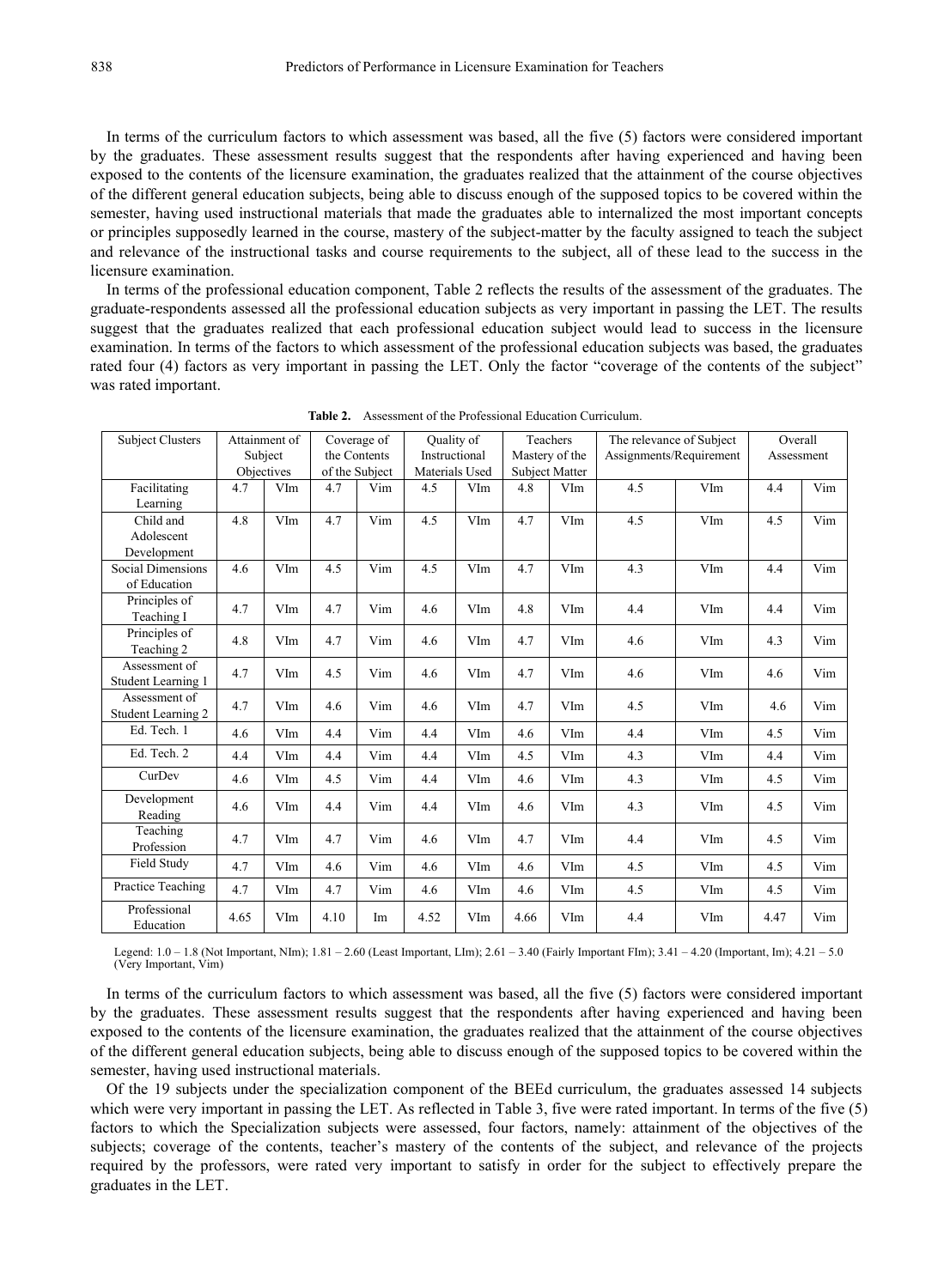#### **3.2. Assessment of the Quality of Instruction**

The graduates assessed the quality of instruction in the College of Teacher Education in terms of the processes and instructional procedures employed by the professors assigned to teach in the General Education, Professional Education, and major classes. Table 4 showed that the graduates rated the procedures and practices listed as "always" employed by the faculty of the Teacher Education Department. Eight (8) out of nine (9) procedures were consistently rated as "always employed" in their classes. Worthy to note was the reaction of the graduate-respondents on the item "classes coordinated by library work", the rating given by the graduates from all the three classes was "often," and this practice has the lowest rating. Hence, it is less employed in all the classes in the Teacher Education Department.

|                                           |     |                          |                   |              |                   |            |        |                   | The relevance of   |     |      | Overall    |
|-------------------------------------------|-----|--------------------------|-------------------|--------------|-------------------|------------|--------|-------------------|--------------------|-----|------|------------|
| <b>Content Courses</b>                    |     | Attainment               |                   | Coverage of  |                   | Quality of |        | Teacher's Mastery |                    |     |      |            |
|                                           |     | of Subject<br>Objectives |                   | the Contents | Instructional     |            |        | of the Subject    | Subject            |     |      | Assessment |
|                                           |     |                          | of the<br>Subject |              | Materials<br>Used |            | Matter |                   | Assignments/Requir |     |      |            |
|                                           |     |                          |                   |              |                   |            |        |                   | ement              |     |      |            |
| Children's Lit.                           | 4.3 | VIm                      | 4.23              | Vim          | 4.12              | Im         | 4.36   | Vim               | 4.18               | Im  | 4.25 | Vim        |
| Interactive English                       | 4.7 | VIm                      | 4.58              | VIm          | 4.52              | Vim        | 4.56   | Vim               | 4.42               | VIm | 4.55 | Vim        |
| Campus Journalism                         | 4.1 | Im                       | 3.97              | Im           | 3.86              | Im         | 4.24   | Vim               | 4.09               | Im  | 4.04 | Im         |
| Adv. Algebra &<br>Trigonometry            | 4.2 | VIm                      | 4.26              | Vim          | 4.20              | Im         | 4.44   | Vim               | 4.38               | VIm | 4.30 | Vim        |
| Plane and Solid Geo.                      | 4.2 | VIm                      | 4.27              | Vim          | 4.11              | Im         | 4.36   | Vim               | 4.32               | VIm | 4.26 | Vim        |
| Analytic Geo.& Intro to<br>Calculus       | 4.3 | VIm                      | 4.20              | Im           | 4.06              | Im         | 4.45   | Vim               | 4.44               | VIm | 4.30 | Vim        |
| Seminar in Problem<br>Solving             | 4.2 | Im                       | 4.17              | Im           | 4.11              | Im         | 4.36   | Vim               | 4.33               | VIm | 4.23 | Vim        |
| Inorganic Chem.                           | 4.1 | Im                       | 4.14              | Im           | 3.86              | Im         | 4.38   | Vim               | 4.12               | Im  | 4.12 | Im         |
| Physics for Health<br>Sciences            | 4.3 | VIm                      | 4.41              | Vim          | 4.23              | Vim        | 4.44   | Vim               | 4.44               | VIm | 4.36 | Vim        |
| Ecology                                   | 4.4 | VIm                      | 4.33              | Vim          | 4.29              | Vim        | 4.50   | Vim               | 4.27               | VIm | 4.35 | Vim        |
| Astronomy                                 | 4.3 | VIm                      | 4.27              | Vim          | 4.23              | Vim        | 4.26   | Vim               | 4.15               | Im  | 4.24 | Vim        |
| Ang Panitikanng Pilipinas                 | 4.3 | VIm                      | 4.29              | Vim          | 4.20              | Im         | 4.41   | Vim               | 4.23               | VIm | 4.28 | Vim        |
| MgaAnyong<br>Kontemporaryong<br>Panitikan | 4.4 | VIm                      | 4.26              | Vim          | 4.11              | Im         | 4.41   | Vim               | 4.27               | VIm | 4.29 | Vim        |
| Pagpapahayagng<br>Pampanitikan            | 4.4 | VIm                      | 4.20              | Im           | 4.35              | Vim        | 4.44   | VIm               | 4.14               | Im  | 4.30 | Vim        |
| <b>Foundations of MAPEH</b>               | 4.0 | Im                       | 4.05              | Im           | 4.17              | Im         | 4.42   | Vim               | 4.18               | Im  | 4.16 | Im         |
| Values Education                          | 4.3 | VIm                      | 4.38              | Vim          | 4.18              | Im         | 4.35   | Vim               | 4.33               | VIm | 4.31 | Vim        |
| Geography & Natural<br>Science            | 4.3 | VIm                      | 4.26              | Vim          | 4.30              | Vim        | 4.35   | Vim               | 4.32               | VIm | 4.31 | Vim        |
| <b>Building Bridges Across</b><br>Discpl  | 4.2 | Im                       | 4.20              | Im           | 3.83              | Im         | 4.32   | Vim               | 4.45               | VIm | 4.20 | Im         |
| <b>HELE</b>                               | 4.2 | Im                       | 4.11              | Im           | 4.11              | Im         | 4.32   | Vim               | 4.21               | VIm | 4.18 | Im         |
| Overall                                   | 4.3 | Vim                      | 4.24              | Vim          | 4.15              | Im         | 4.39   | Vim               | 4.28               | Vim | 4.27 | Vim        |

**Table 3.** Assessment of the Specialization Courses of the BEEd Program

**Legend**: 1.0 – 1.8 (NotImportant, **NIm**); 1.81 – 2.60 (Least Important, **LIm**); 2.61 – 3.40 (Fairly Important FIm); 3.41 – 4.20 (Important, **Im**); 4.21 – 5.0 (Very Important, **Vim**)

#### **3.3. Assessment of the Quality of Instruction**

The graduates assessed the quality of instruction in the College of Teacher Education in terms of the processes and instructional procedures employed by the professors assigned to teach in the General Education, Professional Education, and major classes. Table 4 showed that the graduates rated the procedures and practices listed as "always" employed by the faculty of the Teacher Education Department. Eight (8) out of nine (9) procedures were consistently rated as "always employed" in their classes. Worthy to note was the reaction of the graduate-respondents on the item "classes coordinated by library work", the rating given by the graduates from all the three classes was "often," and this practice has the lowest rating. Hence, it is less employed in all the classes in the Teacher Education Department.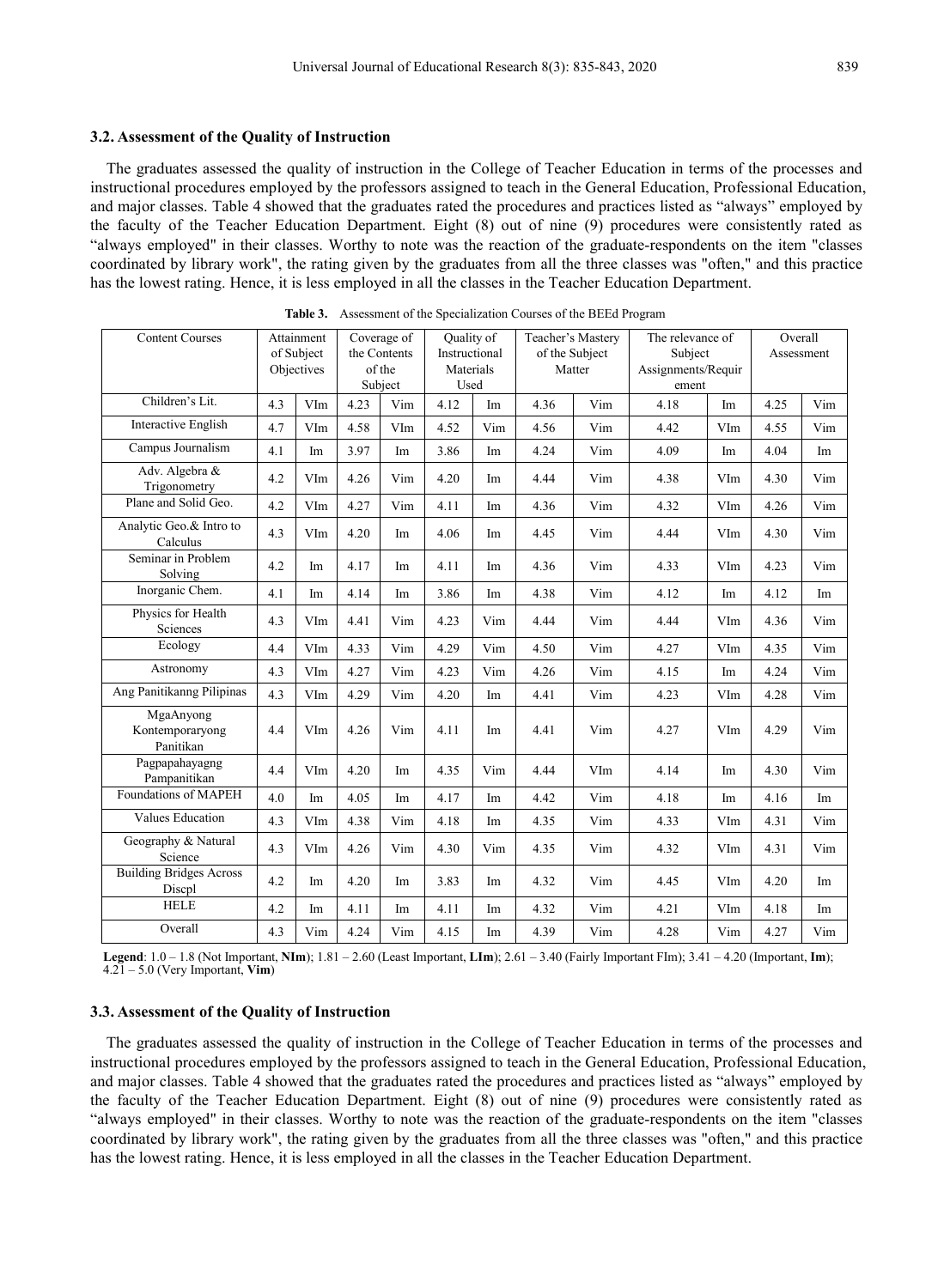| <b>Instructional Procedures</b>                                             |      | <b>General Education Classes</b> |      | Professional Education<br>Classes | Major Subject Classes |             |  |
|-----------------------------------------------------------------------------|------|----------------------------------|------|-----------------------------------|-----------------------|-------------|--|
|                                                                             | Mean | Description                      | Mean | Description                       | Mean                  | Description |  |
| 1.a. Analytical and critical thinking is<br>promoted                        | 4.55 | Always                           | 4.68 | Always                            | 4.68                  | Always      |  |
| 1.b. Good attitude and appropriate<br>techniques in learning are encouraged | 4.41 | Always                           | 4.62 | Always                            | 4.76                  | Always      |  |
| Instructional processes used are:                                           |      |                                  |      |                                   |                       |             |  |
| 2.a. adapted to the subject matter                                          | 4.48 | Always                           | 4.58 | Always                            | 4.55                  | Always      |  |
| 2.b. adapted to students' capability                                        | 4.38 | Always                           | 4.37 | Always                            | 4.50                  | Always      |  |
| 2.c. adapted to situational needs                                           | 4.40 | Always                           | 4.43 | Always                            | 4.40                  | Always      |  |
| 2.d. suited to college-level instruction                                    | 4.40 | Always                           | 4.52 | Always                            | 4.32                  | Always      |  |
| 2.e. coordinated with library work                                          | 3.95 | Often                            | 4.09 | Often                             | 4.20                  | Often       |  |
| 2.f. conducive to an independent study                                      | 4.20 | Often                            | 4.25 | Always                            | 4.29                  | Always      |  |
| 2.g. related to actual life situations and<br>practice                      | 4.42 | Always                           | 4.58 | Always                            | 4.45                  | Always      |  |

**Table 4.** Assessment of the Quality of Instruction through the Instructional Procedures Employed by the Faculty

With the responses of the graduates in all items of the questionnaire consistent and almost all were "always" practiced, these results revealed that the quality of instruction in the Teacher Education department had reached a certain degree of quality. Graduates are all one in their reaction that instruction in the Department is geared towards the promotion of analytical and critical thinking, good attitude and technique in learning.

| Requirements       |      | Gen Ed Classes |      | Prof Ed Classes | Major Subject classes |             |  |
|--------------------|------|----------------|------|-----------------|-----------------------|-------------|--|
|                    | Mean | Description    | Mean | Description     | Mean                  | Description |  |
| Seatwork           | 4.25 | Always         | 4.28 | Always          | 4.45                  | Always      |  |
| <b>Ouizzes</b>     | 4.53 | Always         | 4.53 | Always          | 4.66                  | Always      |  |
| Major Examinations | 4.78 | Always         | 4.71 | Always          | 4.77                  | Always      |  |
| Recitation         | 4.51 | Always         | 4.54 | Always          | 4.45                  | Always      |  |
| Assignments        | 4.03 | Often          | 4.24 | Always          | 4.25                  | Always      |  |
| Oral Reports       | 4.59 | Always         | 4.66 | Always          | 4.58                  | Always      |  |
| Written Reports    | 4.38 | Always         | 4.51 | Always          | 4.51                  | Always      |  |
| Portfolio          | 4.26 | Always         | 4.53 | Always          | 4.23                  | Always      |  |
| Problem Sets       | 4.21 | Always         | 4.21 | Always          | 4.40                  | Always      |  |
| Performance Test   | 4.41 | Always         | 4.58 | Always          | 4.37                  | Always      |  |

**Table 5.** Assessment of the Quality of Instruction through course Requirements

In the teacher education curriculum, all the course requirements listed in Table 5 were rated by the graduates as "always" required by them except assignments in the Gen Ed classes with a mean of 4.03 and with a descriptive equivalent as "often" observed. This implies that it is necessary for future educators to accomplish tasks for them to be trained and be equipped in passing all the course requirements given by their professors.

Table 6 reveals the sources of written exercises given by the faculty of the College of Teacher Education. It was found out that the faculty of general education, professional education, and major courses always use self-prepared materials for their assessment tasks. For all faculty members, oftentimes written assessment materials are lifted from textbooks. Worthy to note is the observation that faculty of the general education courses limit their source of assessment materials to textbooks and self-made exercises. Items from LET review materials are only sometimes used as a reference for their assessment of students' learning. This result means that the faculty of general education courses rely less on commercially available sources of test items such as those found in LET or other professional examination reviewers. Rather, the faculty prefers to write their own assessment tasks which include written items or exercises. Since the faculty of the general education courses are Teacher Education graduates themselves, they may have applied the principles of test construction learned in their undergraduate professional courses. These include among others (1) good understanding of the subject matter on which test is to be made; (2) sufficient knowledge of the learners; and, (3) adequate knowledge of the medium of teaching and learning, which are understood by the teacher and learner. Danczak, S.M., et. al [9] in their review of 27 studies along the use of critical thinking tests concluded that assessment tasks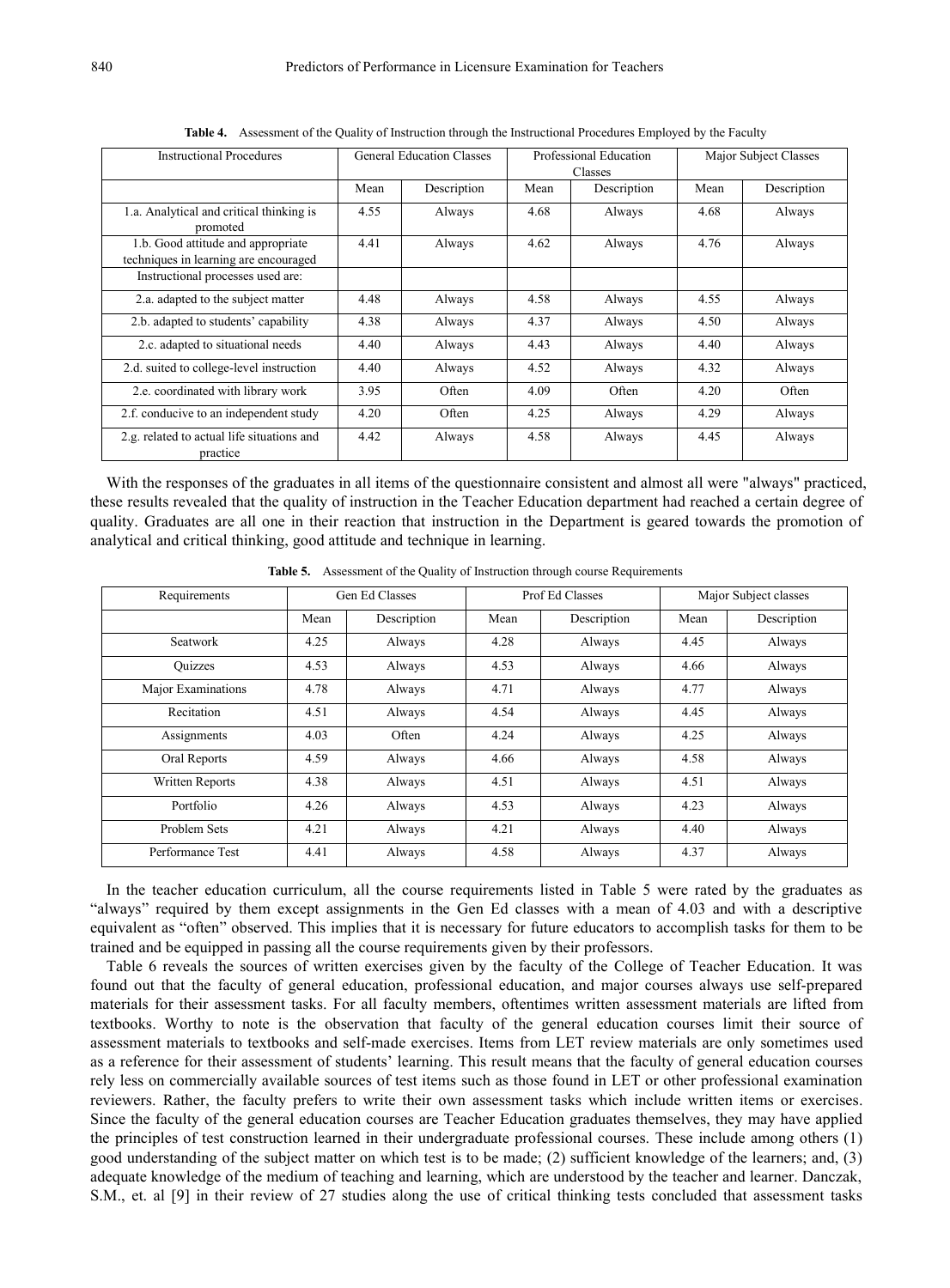designed by the teachers themselves are a better measure of critical thinking learning outcomes, as opposed to commercially available tools which attempt to measure critical thinking as a broad and generalized construct. Thus, this explains the result of this study.

| Source of Written Exercises | Gen Ed Classes |             |      | Prof Ed Classes | Major Subject Classes |             |  |
|-----------------------------|----------------|-------------|------|-----------------|-----------------------|-------------|--|
|                             | Mean           | Description | Mean | Description     | Mean                  | Description |  |
| Textbooks                   | 3.67           | Often       | 3.54 | Often           | 3.49                  | Often       |  |
| <b>LET Review Materials</b> | 3.22           | Sometimes   | 3.63 | Often           | 3.41                  | Often       |  |
| Self-made exercises         | 4.27           | Always      | 4.27 | Always          | 4.21                  | Always      |  |
| Overall mean                | 3.72           | Often       | 3.81 | Often           | 3.78                  | Often       |  |

Table **6.** Sources of Written Exercises Administered by Instructors

#### **3.4. Relationship Between the Variables**

The variable GPA generates an r-value of 0.502, as reflected in Table 7. This shows a strong and significant relationship to LET. Implying that a higher GPA is associated with a higher LET rating. This confirms the findings of Dagdag, J. et al. [10]; among the school-related factors, GPA was found having the strongest relationship with board examination performance. Thus, this confirms the higher the GPA, the greater would be the chance of passing the examination.

**Table 7.** Relationship between Variables and LET Performance

| Variables                                               | r-value | Sig.  | Remark      |
|---------------------------------------------------------|---------|-------|-------------|
| <b>GPA</b>                                              | 0.502   | 0.04  | Significant |
| Attainment of Objective in Gen Ed subjects              | 0.428   | 0.003 | Significant |
| Content of the Gen Ed Curriculum                        | 0.180   | 0.018 | Significant |
| Mastery of Subject matter of faculty in Gen Ed          | 0.214   | 0.005 | Significant |
| Attainment of Objective in Prof Ed                      | 0.168   | 0.028 | Significant |
| The relevance of Requirements in the Prof Ed            | 0.175   | 0.022 | Significant |
| Sources of Written requirements in the Gen Ed subjects  | 0.243   | 0.001 | Significant |
| Sources of Written requirements in the Prof Ed subjects | 0.224   | 0.003 | Significant |
| Sources of Written requirements in the Major subjects   | 0.236   | 0.002 | Significant |

The attainment of objectives in the General Education subjects was found having a moderate and significant relationship to LET general average rating. This denotes that quality education is achieved if objectives of the subject as specified in the course syllabi were attained. Consequently, the tendency to get high ratings in the LET.

In like manner, positive correlations exist on the coverage of the content of both general education subjects. This means that it is a necessity to finish the coverage of the course to attain a higher performance in the Board Examination. This explains that mastery learning of students who comprehend much and had learned much will likely to achieve a higher average LET rating.

In the same way, the relevance of assignments, mastery of the subject matter of the teacher, the attainment of objectives in the Professional Education and Gen Ed subjects and instructional quality is directly associated with LET performance. This reckons that better performance in the LET also depends on the relevance of assignments and the attainment of learning outcomes in the Professional Education subjects. Meaning, teaching the subjects in the General Education with relevant assignments, relevant requirements and the like helps LET takers gain a higher general rating in the board examination. Moreover, the teachers' mastery of the subject matter can help graduates in taking the Licensure examination for teachers. In addition, quality education is achieved through quality instructional materials. This also confirms the fact that learners grasp information faster and retain in their memory longer when discussed topics with concrete materials [11].

Every teacher should have criteria based on assessing students' performance. This variable reveals a highly significant correlation to the LET results. Thus, the high result of LET is evidence of proper assessment. This agrees to the idea of Visco [12] and Brillante [13] that the purpose of assessment is to improve learning and development.

The relevance of the requirements in the major subjects reveals a direct correlation to LET ratings of the graduates.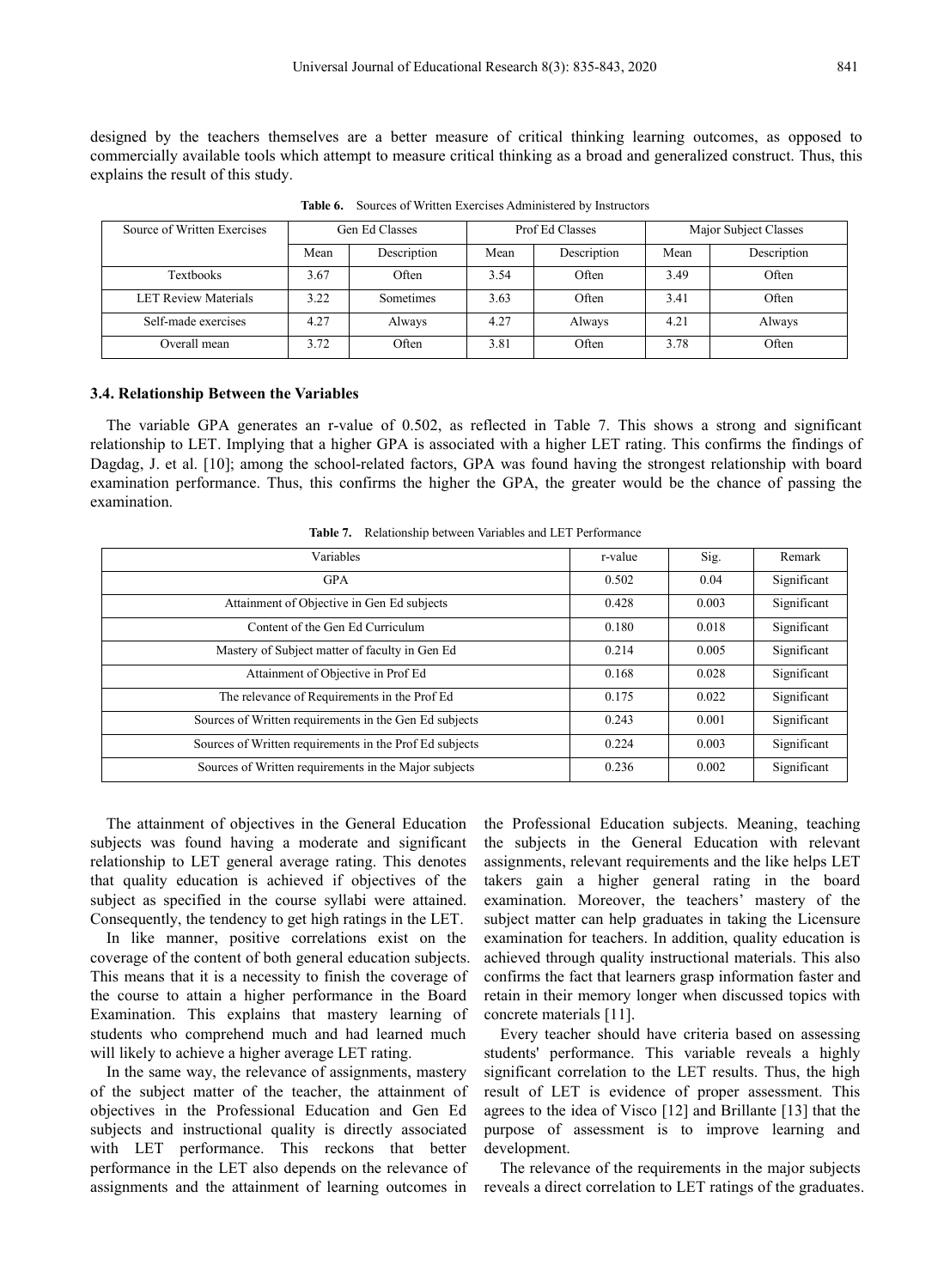More so, the sources of a written examination given by the instructors are highly significant to the LET average ratings of the graduates. This suggests that teacher-made written exercises, with established validity, make better instructional tools for both General Education and Professional Education subjects.

# **4. Discussions**

#### **4.1. Assessment of the quality of the Curriculum and Instruction**

The assessment of the quality of the teacher education curriculum and the quality of instruction by the graduates is a way to determine the degree of correspondence of the different core subjects to the respective components of the LET. Having exposed to the contents of the LET, the graduates who took the licensure exam had a better view of the contribution of the different courses towards success in the LET. The realization that the attainment of the course objectives of the general education, professional and major components of the Teacher Education curriculum; being able to discuss enough of the supposed topics covered within the semester, having used instructional materials and assessment tools with established reliability and validity with LET measured competencies and relevance of the instructional tasks and course requirements to the teacher education courses, all of these lead to the success in the licensure examination. Thus, results confirm the theory that the quality of the curriculum is reflective of the quality of instruction provided among students [14]-[15]. Hence, learning outcomes must be observable, attainable, and assessable.It is <sup>a</sup> challenging task that requires continuous assessment and professional judgment from all program constituents. Consistent with these findings were the study of Dagdag, J., Dagdag, J., et al., and Adewale. A. et al.[16], [10], [17].

#### **4.2. The Contribution of Curriculum and Instructional Quality Variables to LET Performance**

| <b>Table 8.</b> Regression Parameters of LET Performance |  |
|----------------------------------------------------------|--|
|----------------------------------------------------------|--|

|             |        | Unstandardized<br>Coefficients |       | <b>Standardized Coefficients</b> | <b>REFERE</b> |                      |
|-------------|--------|--------------------------------|-------|----------------------------------|---------------|----------------------|
| Model       |        | <b>Std Error</b>               | Beta  |                                  | Sig           | Baysal.              |
| Constant    | 70.083 | 4.448                          |       | 15.756                           | 0.000         | determini            |
| MGEd        | 0.524  | 0.137                          | 0.420 | 3.816                            | 0.000         | satisfactio          |
| <b>CGEd</b> | 0.472  | 0.160                          | 0.326 | 2.959                            | 0.004         | Journal o<br>1012190 |

Adjusted R<sup>2</sup> =  $0.026 + 0.069 = 0.095$  or 9.5%F-ratio for regression = 7.301; df = 171 prob. =  $0.001$ 

The Stepwise multiple regression analysis was used to determine the contribution of GPA, Curriculum and quality of instruction variables to the variance in the LET  $_{[3]}$ rating. As reflected in Table 8, from among the variables identified as significantly related to LET rating, teacher's

mastery of the subject matter and course content of the General Education subjects, are the major contributors of the variances in the LET rating. As shown in the table, 9.5 percent of the variation in the LET rating of the graduates is attributed to the two predictors, mastery of the subject matter and content covered by the teachers of the general education classes. This means, for every unit increase in the mastery of the teacher (teaching Gen. Ed subject) there is a corresponding increase of .524 points in the LET rating of the graduate and for every unit increase of the content of the general education subjects discussed by the teacher, there is a corresponding increase of .472 points in the LET rating.

These findings confirm the results of the study conducted by Visco, D. [18] and Azurin[19], pointing to the quality of the general education curriculum as significant and strong predictors of the performance of graduates in the licensure examination.

The equation for the prediction model is as follows: Rating in the LET=  $70.083 + 0.026$  (Gen Ed Teacher's mastery of the subject-matter)  $+ 0.069$  (Coverage of the contents of the Gen Ed subject)

# **5. Conclusions**

Passing the Licensure Examination for Teachers is a vital indicator of the success of the Teacher Education program. Prior knowledge, the expertise of the professors and quality services offered to students are hand in hand part of the success.Moreover, factors influential to the success in the Licensure Examination for Teachers are quality of the General Education curriculum and mastery of the subject matter among teachers of the General Education subjects. Hence, the performance in the Licensure Examination for Teachers will be at its best when the quality of the General Education curriculum is strengthened, and professors of general education subjects are educationally qualified to ensure mastery of the topics covered in the syllabi.

### **REFERENCES**

- Model  $\vert$  B  $\vert$  Std Error  $\vert$  Beta  $\vert$  T  $\vert$  Sig  $\vert$  [1] Baysal, Z. N. and Arac, K. E. (2019), Conditions determining quality in higher education: factors affecting satisfaction levels of prospective teachers., Universal Journal of Educational Research, July 01, 2019. DOI: Retrieved October 24, 2019, from www.hrpub.org
	- [2] "Philippine Teachers Professionalization Act of 1994" Republic Act 7836. Accessed on Nov 10, 2013. [Online]. Available: https://www.pcw.goc.ph.law.republic-act-7836
	- "Commission on Higher Education Memorandum Order (CMO) No. 30. Series 2004.Accessed on Nov 10, 2013. [Online].Available: